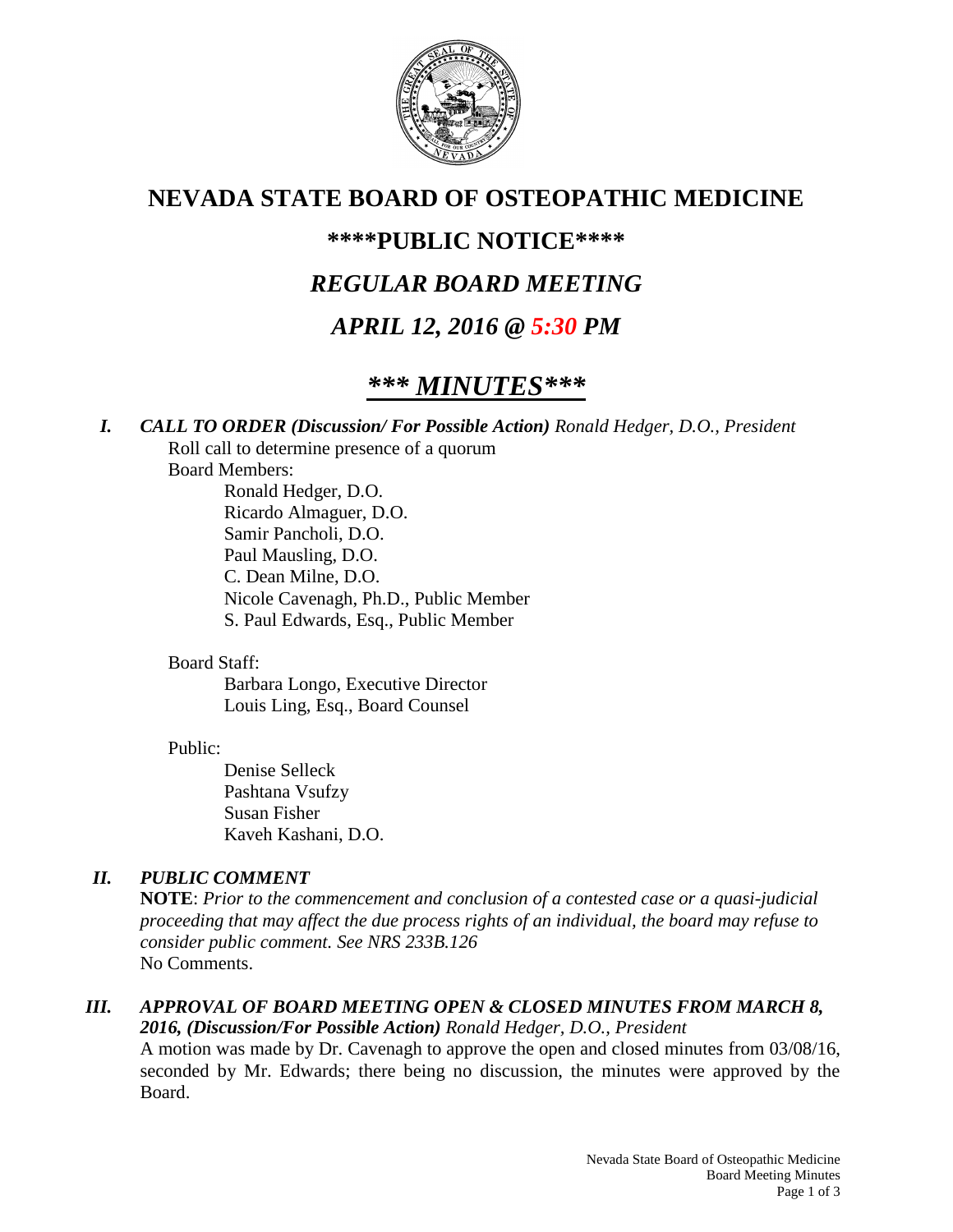#### *IV. CONSENT AGENDA TO GRANT LICENSURE FOR OSTEOPATHIC PHYSICIANS & PHYSICIAN ASSISTANTS (Discussion/ For Possible Action) Ronald Hedger, D.O., President*

Under this item the Board may consider the recommendations of the Executive Director and/or President to grant licensure to the below listed applicants. The Board may remove any applicant's name from the consent motion, but may not discuss the contents of the application for licensure without the applicant present following proper notice pursuant to the open meeting law.

Consent agenda to grant FULL LICENSURE to the following applicants:

**Osteopathic Physician Name Specialty** Brandon Abbott, D.O. Internal Medicine Karleen Adams, D.O. Internal Medicine Natalie Gilbert (Murta), D.O. Emergency Medicine Winthrop Hedrick, D.O. – Reinstatement Family Medicine Meng-Fey Lin-Duffy, D.O. General Surgery Kenneth Pettit, D.O. – Endorsement Family Medicine Raul Rodriguez, D.O. Pediatrics Paul Shogan, D.O. Diagnostic Radiology Yasmin Siddiqui, D.O. Internal Medicine Tessa Tovada, D.O. Pediatrics

Jeromy Dyer, PA-C David Eisenhauer, D.O. Kepeng (Luke) Lu, PA-C Ming-Wei Wu, D.O.

#### **Special Licenses NRS.633.411**:

Jason Burchett, D.O. Nellis AFB Christopher Durkin, D.O. Nellis, AFB Lynda Hoang, D.O. Valley Hospital Carol Hungerford, D.O. Nellis AFB Thomas Prebish, D.O. UMC Jennifer Svarverud D.O. Nellis AFB

#### **Temporary Licenses**

Gary Mitnick, D.O. **Family Medicine** 

#### **Physician Assistant Supervising Physician**

Jayson Malufau, D.O. Kingman-Family Medicine Sean Myers, D.O. Kingman-Family Medicine Dina Tabello, D.O. UNSOM – General Surgery

A motion was made by Dr. Milne to approve the above licensees, seconded by Dr. Cavenagh, there being no discussion; the licenses were approved by the Board.

#### *V. +FULL LICENSURE FOR OSTEOPATHIC PHYSICIAN KAVEH KASHANI, D.O.,*

*(personal appearance), (Discussion/For Possible Action/Board may go into closed* **session** *pursuant to NRS 241.030 to move to a closed session because the discussion will have to do with this applicant's character, alleged misconduct, professional competence, or similar items). Ronald Hedger, D.O., President*

Dr. Hedger asked if he would like to go into a closed session. Dr. Kashani opted for an open session. Dr. Kashani explained his situation with the California Board and how he had been compliant for the past four years. He will be working with Eric Wolfson, DO. A motion was